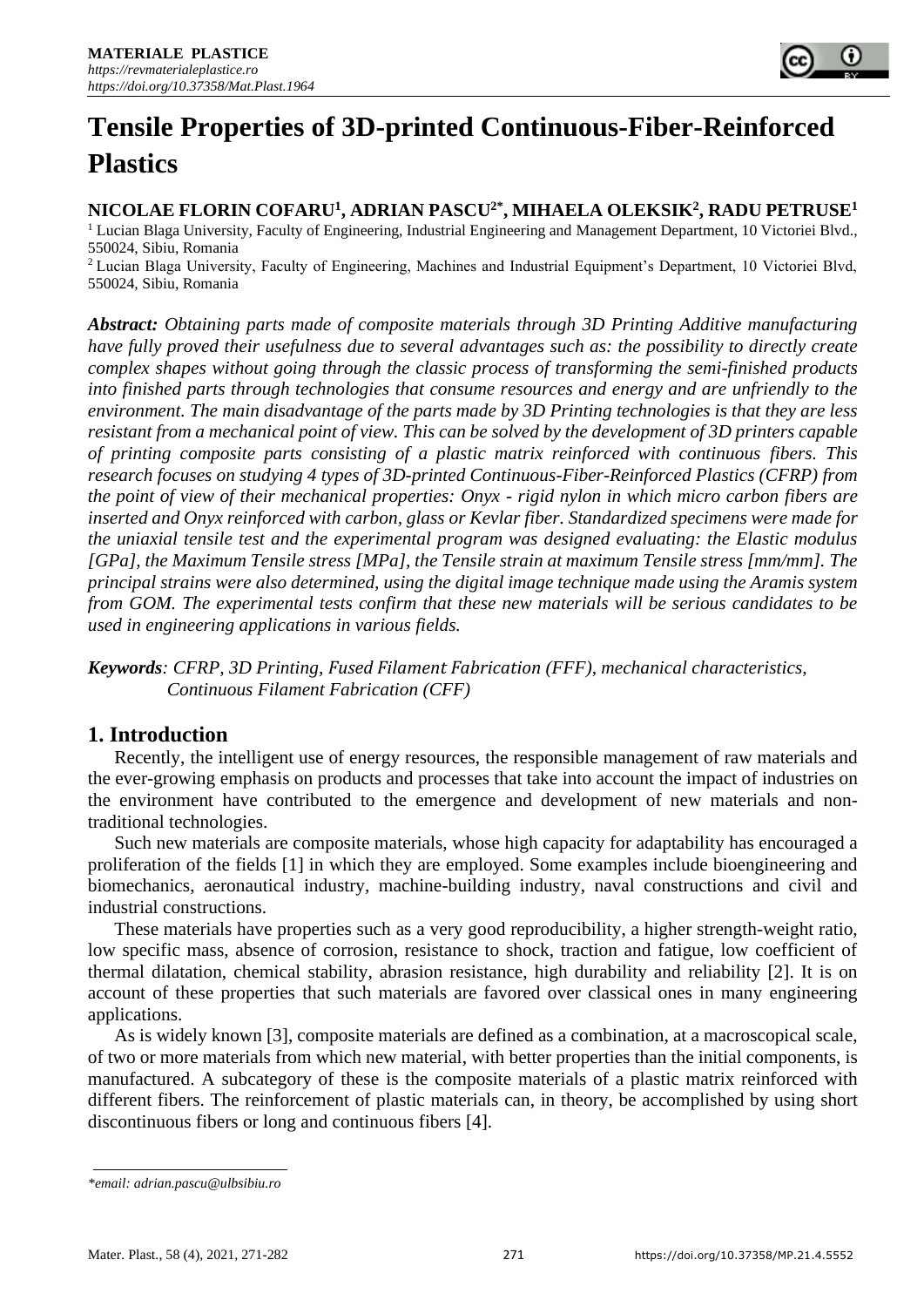Two technologies frequently used for obtaining parts from such materials are Fused Filament Fabrication (FFF) or Continuous Filament Fabrication (CFF), two technologies which are part of what is known as Additive manufacturing [5, 6-8]. These technologies, subsumed under the generic umbrella term "3D Printing," have in common the manufacturing of parts through the deposition of successive layers of material onto a 3D model obtained through a CAD software and present clear advantages such as: use of material coefficient of 100%, the possibility to create complex forms which are hard to accomplish through other technological processes, direct manufacturing of the finite product without having to first create a blank and then proceed to classical cutting processes. Despite their many advantages, these technologies came with an important downside, which consisted of the fact that the materials commonly used for 3D printing, such as Nylon, Acrylonitrile Butadiene Styrene (ABS) or Polylactic Acid (PLA) generated parts with modest mechanical characteristics, no chemical resistance and insufficient durability for industrial applications. [9]. This disadvantage has disappeared in the last five years with the emergence of 3D printers [10] offering reinforcement opportunities, hence the manufacturing of more robust parts with mechanical characteristics similar to those of metallic materials.

In this context, a feasible strategy to enhance the mechanical characteristics of composites is that of using a Short Fiber-Reinforced Composite [11]. These are obtained by using, in 3D printing, a thermoplastic polymer filament, into which short carbon or glass fibers and basalt fibers [12] are inserted. Previous studies [10] show that the reinforcement of composites with Short Fiber can increase tensile strength and Young's modulus by 25-30% in the case of carbon and of up to 30-40% for basalt [5,13,14].

The reinforcement of the composite with long continuous fibers is the second strategy, which consists of using two materials during the 3D printing process, i.e., continuous reinforcing fibers and a matrix polymer, which are put together during the printing process. The 3D Printing of Continuous Fiber-Reinforced Composite [15,16] has caught the attention of researchers in the field due to its high potential for enhancing the mechanical characteristics of composite materials. For example, in accordance with [4, 17], PLA reinforcement with CCF (continuous carbon fiber) produces spectacular increases (180- 200%) in tensile strength.

Our paper aligns with past related research, while aiming to further study the mechanical characteristics of composite materials reinforced with short or discontinuous fibers, but also with long or continuous fibers.

## **2. Materials and methods**

The materials used in the study are composite materials reinforced with short carbon fibers. These materials will also be tested in a scenario where supplementary continuous carbon, Kevlar and glass fibers reinforcement is provided.

## **2.1. Materials**

As previously mentioned, reinforced composite materials are obtained from the addition of reinforcement fibers to the base matrix. For the base matrix, Onyx will be used. Onyx is a material created by the Markforged® company (Watertown, MA, USA) [10]. The base mass consists of rigid nylon in which micro carbon fibers are inserted. The materials are strong, stiff, with high dimensional stability, good heat resistance and an aesthetically pleasing exterior after printing [10]. Moreover, the material is chemically resistant and can be reinforced with continuous fiber. The manufacturer of the material guarantees that the parts printed from Onyx are 1.4 times stronger and stiffer than ABS, for example. Its mechanical characteristics are presented in Table 1.

| Tensile Modulus (GPa)         | 24 |
|-------------------------------|----|
| Tensile Stress at Yield (MPa  | 40 |
| Tensile Stress at Break (MPa) |    |

**Table 1.** Onyx - Mechanical characteristic [2,10]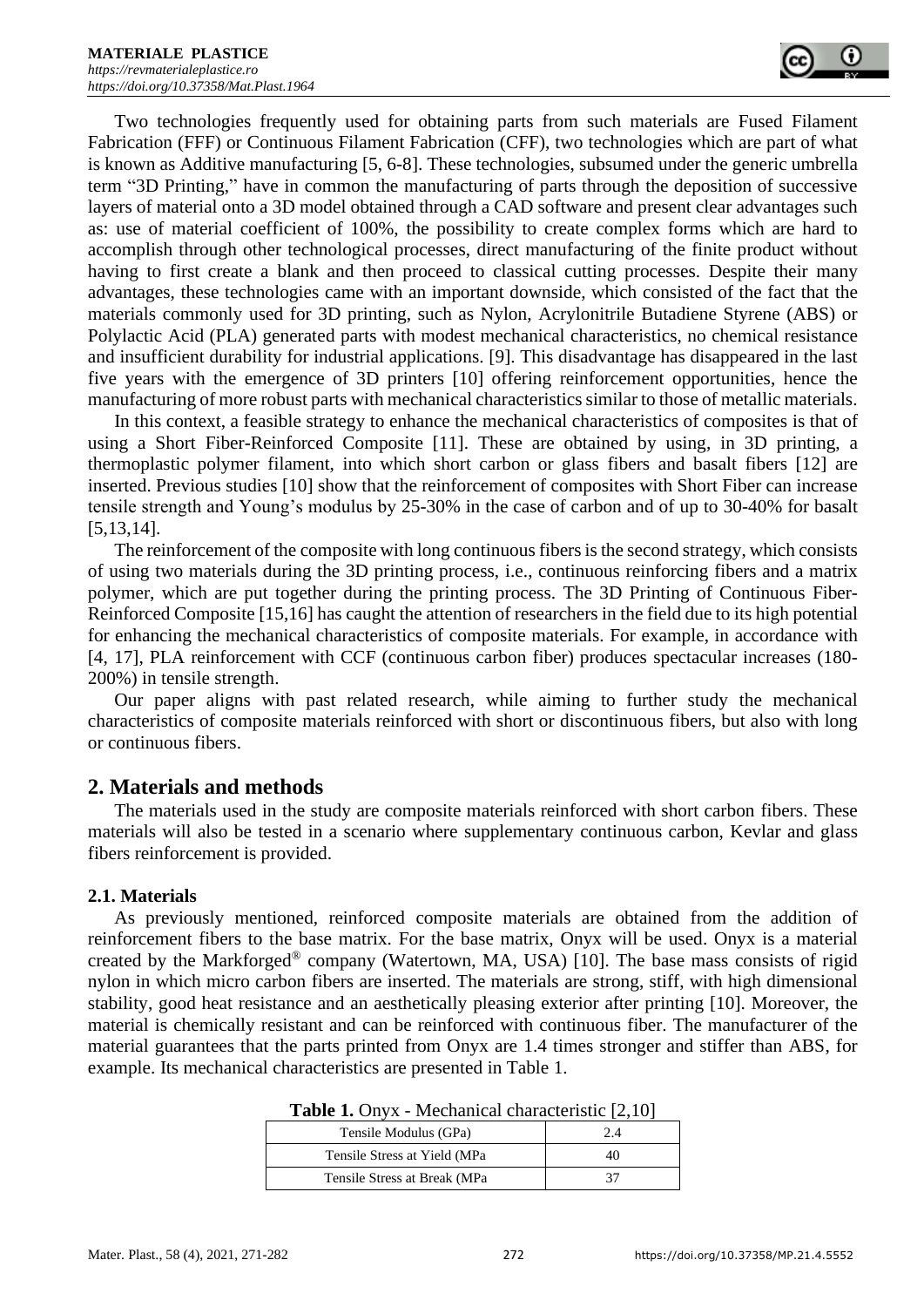

| Tensile Strain at Break (%           | 25  |
|--------------------------------------|-----|
| Flexural Strength (MPa)              |     |
| Flexural Modulus (GPa)               | 3.0 |
| Heat Deflection Temp $({}^{\circ}C)$ | 145 |
| Density $(g/cm^3)$                   |     |

The fibers with which Onyx will be reinforced are: carbon fiber, Kevlar fiber and glass fiber. The carbon fiber is characterized as an ultra-high-strength continuous fiber and when inserted in a Composite Base material like Onyx, it can yield parts as strong as 6061-T6 Aluminum [2,10]. The most important characteristics of this fiber are its high strength-to-weight ratio and stiffness.

Kevlar is known for its toughness and energy absorption. By reinforcing Onyx with Kevlar, a composite material highly resistant to impact in repetitive loading scenarios will result [2,10].

Glass fiber is a reinforcement fiber that, when inserted in a material such as Onyx, allows for the manufacturing of materials capable of yielding parts 10x stronger than ABS [10].

#### **2.2. Specimen preparation**

To determine how reinforcement composites influence the mechanical properties of 3D printed components, the specimens required for this experiment were manufactured in accordance with the ASTM D638-02a Standard Test Method for Tensile Properties of Plastics [18]. According to the previously mentioned standard, the suitable test specimen type for reinforced composites is the Type I specimen, whose dimensions were customized as shown in Figure 1.



**Figure 1.** Speciments dimmensions selected from ASTM D638-02a Type I [18]

For this experiment, there were used 4 different specimen compositions of which 3 contain one of the following reinforcement fibers: carbon fiber (CF), Kevlar fiber (K) or glass fiber (GF). Each reinforcement fiber type requires a specific layer thickness (0.093mm/layer for GF and Kevlar and 0.11mm/layer for CF). Since the reinforcement material is expected to have the highest influence on the mechanical properties of each specimen and to ensure that the same amount of reinforced layers are fitted into each specimen type and the infill material is kept to a minimum,, the width of the test specimens was set for 2.8mm, which is within the ASTM D638-02a dimensional tolerances. At this width, 14 reinforced layers were inserted in each specimen type as depicted in Figure 2. The other layers, which were not reinforced, were adjusted according to the 3D printer's manufacturer's recommendations of having a minimum of 4 top and bottom layers. The number of unreinforced layers varies depending on reinforcement type. However, they are always symmetrically distributed atop and below the specimen.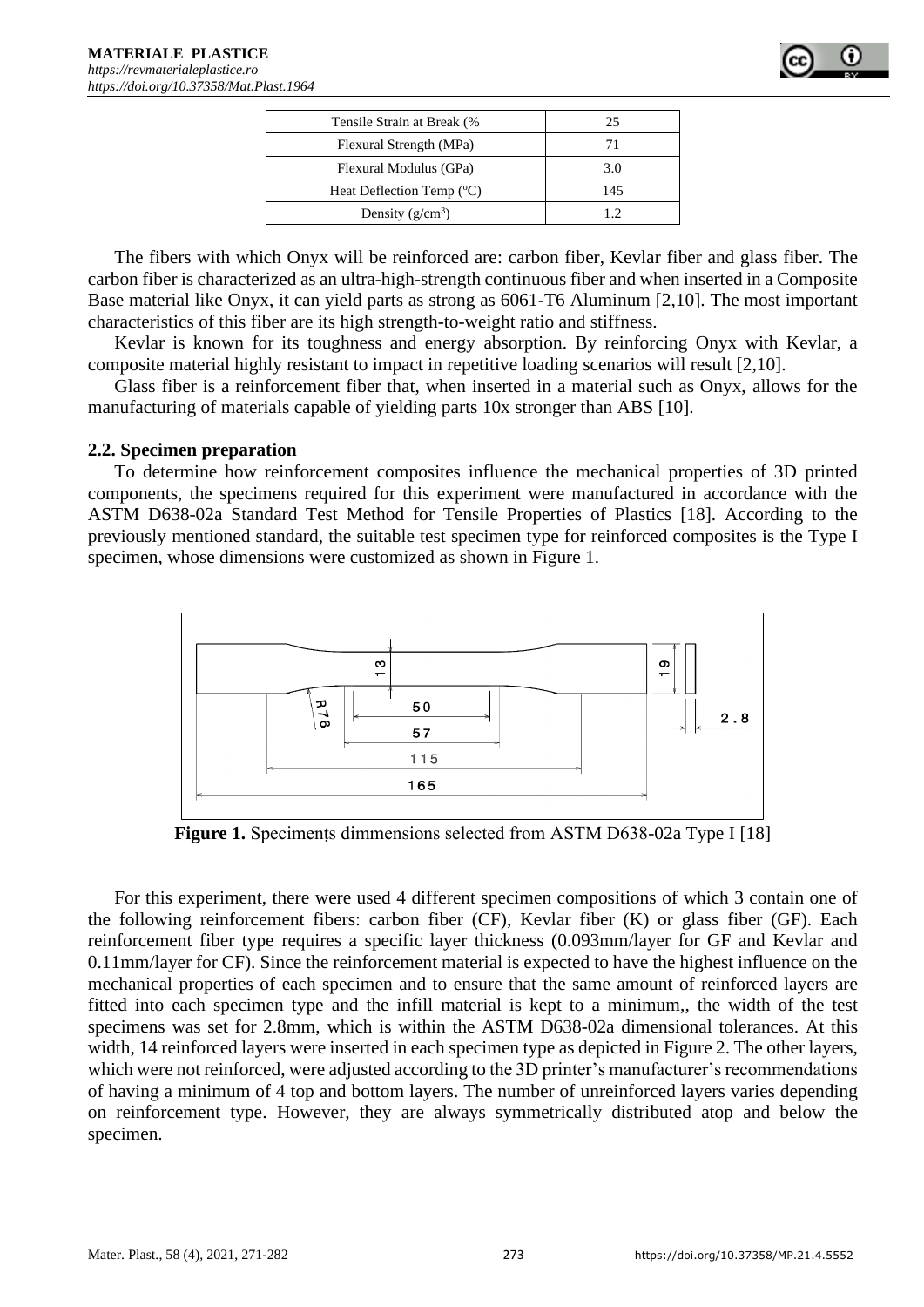



**Figure 2.** Reinforced specimen structure

The 3D printing technologies used to manufacture the specimens are Fused Filament Fabrication (FFF) for the parts without reinforcement and Continuous Filament Fabrication (CFF) for the reinforced specimens. Since plastic materials are influenced by the environment in which they are manufactured (e.g., humidity), all specimens were built on the same 3D printer in a controlled environment. Moreover, all materials were stored in the same room with controlled humidity and temperature. After all the specimens were manufactured, they were stored in a sealed bag to ensure that no environment-related changes affected them

The suitable 3D printer for this experiment is Mark Two from Markforged, which allows for printing reinforced parts using CFF printing technologies. Mark Two is specialized in 3D printing short fiberreinforced composite (Onyx material) via the FFF technology and long fiber-reinforced composites via CFF.

As for the manufacturing parameters, each specimen was built in an enclosed environment, with an extrusion temperature of 272°C and each layer structure consisting of an external wall built with 2 concentric layers. The unreinforced layers have a 45° raster angle (measured between the X axis of the printer and the printing direction for a single path) and a 90° raster angle between 2 adjacent layers, as depicted in Figure 3.



**Figure 3.** Specimens' unreinforced layer layout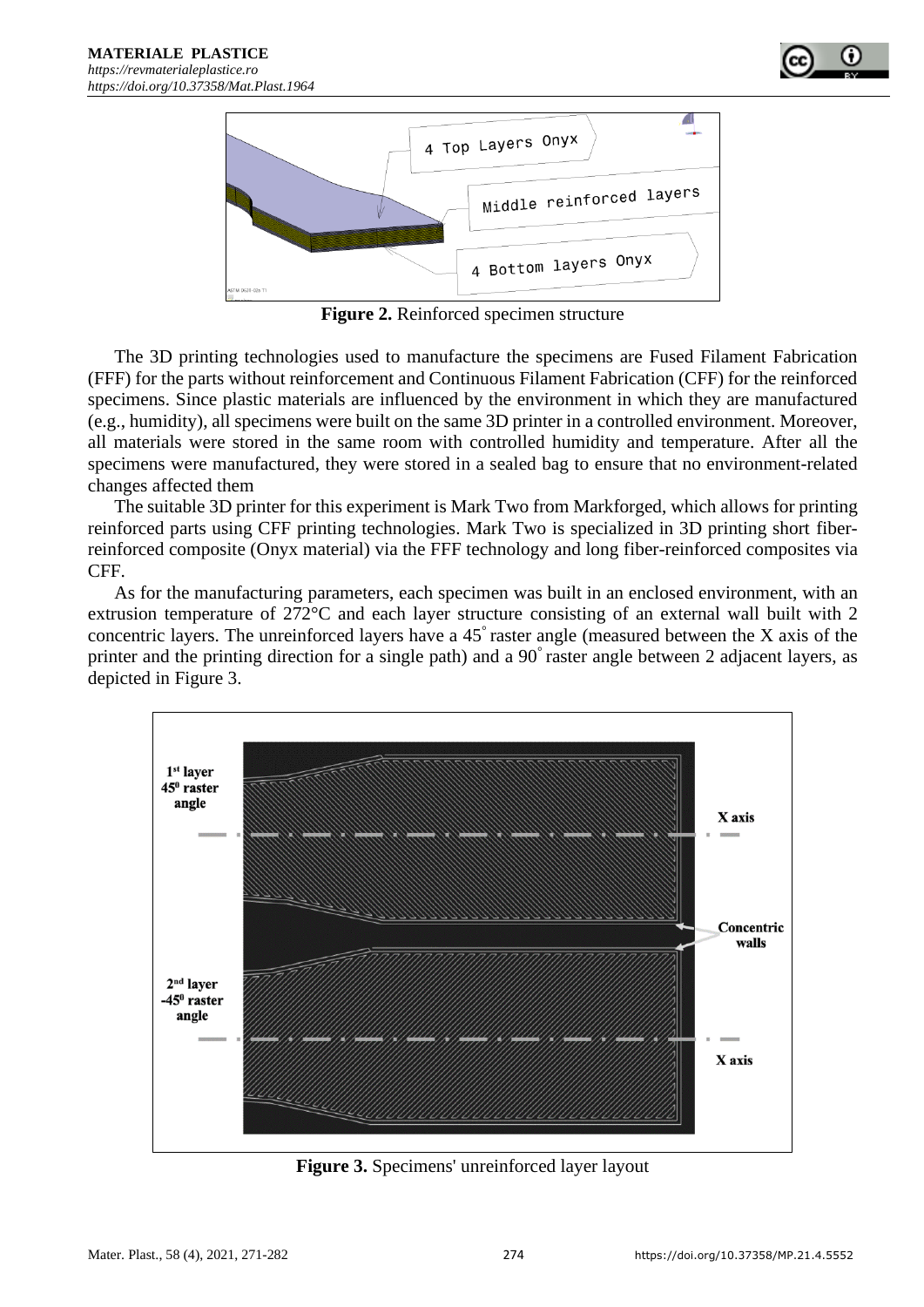

Reinforcement layers consisted of 8 concentric fiber rings in the widest section of the specimen and 5 concentric rings in the narrow section, with an extra fiber in the middle. The reinforcement fiber is depicted in blue in Figure 4.



**Figure 4.** Specimen reinforcement layout

In Table 2 all the major printing parameters are presented.

| <b>THE 2018 THE SET OF SET AND SET AND SET AND SET OF SET AND IN A SET OF SET OF SET OF SET OF SET OF SET OF SET OF SET OF SET OF SET OF SET OF SET OF SET OF SET OF SET OF SET OF SET OF SET OF SET OF SET OF SET OF SET OF SE</b> |               |              |               |            |                           |
|-------------------------------------------------------------------------------------------------------------------------------------------------------------------------------------------------------------------------------------|---------------|--------------|---------------|------------|---------------------------|
| Specimen type                                                                                                                                                                                                                       | <b>Infill</b> | Raster angle | Side wall no. | Laver      | <b>Reinforcement type</b> |
|                                                                                                                                                                                                                                     | density       |              |               | thickness  |                           |
| Simple                                                                                                                                                                                                                              | 40%           | $45^{0}$     |               | $0.1$ mm   |                           |
| Glass fibre                                                                                                                                                                                                                         | 40%           | $45^0$       |               | $0.1$ mm   | GF                        |
| Kevlar                                                                                                                                                                                                                              | 40%           | $45^{0}$     |               | $0.1$ mm   |                           |
| Carbon fibre                                                                                                                                                                                                                        | 40%           | $45^{0}$     |               | $0.125$ mm | CF                        |

Table 2. Specimen 3D printing parameters

## **2.3. Testing methods**

To determine the mechanical behavior of the specimens manufactured via reinforced and unreinforced 3D printed materials, the specimens were subjected to uniaxial tensile stress. The Instron 5587 testing machine was used for the uniaxial tension test. The testing machine has a maximum load in a stationary regime of 300 kN, an adjustable test speed ranging from 0.001 to 500 mm/min and it comes equipped with an 2630-113 series extensometer for measuring the strain in a static regime. The machine is operated via the Bluehill software, which provided automatic sensor calibration, system monitoring, real-time visualization of results and the possibility of determining the conventional stressstrain curves and the true stress – true strain curves.

By coupling the Instron 5587 tensile, compression and buckling testing machine with the Aramis optical measuring system, it was no longer necessary to use an extensometer.

The experimental program for determining the mechanical properties of the specimens manufactured from Onyx and Onyx reinforced with Kevlar fibers, carbon fibers and glass fibers consisted of the following steps:

- sets of three specimens were taken from each type of material. The shape of the test parts was the standard one for this type of test;

- the test speed was set at 5 mm/min in order for the test to be carried out in a quasi-static mode;

- the width of the test part was 13 mm and the calibrated measuring distance was 50 mm;

- before performing the experiments, the specimens were kept in the laboratory at a constant temperature of 25 ºC.

- the output data that were collected were the following: the E-modulus [GPa], the maximum tensile stress and the tensile strain at maximum tensile stress. This type of data output was chosen at the expense of the tensile stress and strain at break because the moment when the testing machine detects the fracture is when the traction force suddenly decreases by 10-20%. This is beneficial for metal specimens and laminated composites alike. The reinforced composite material behaves differently in comparison to these types of materials because reinforced fibers can break successively, the force decreasing smoothly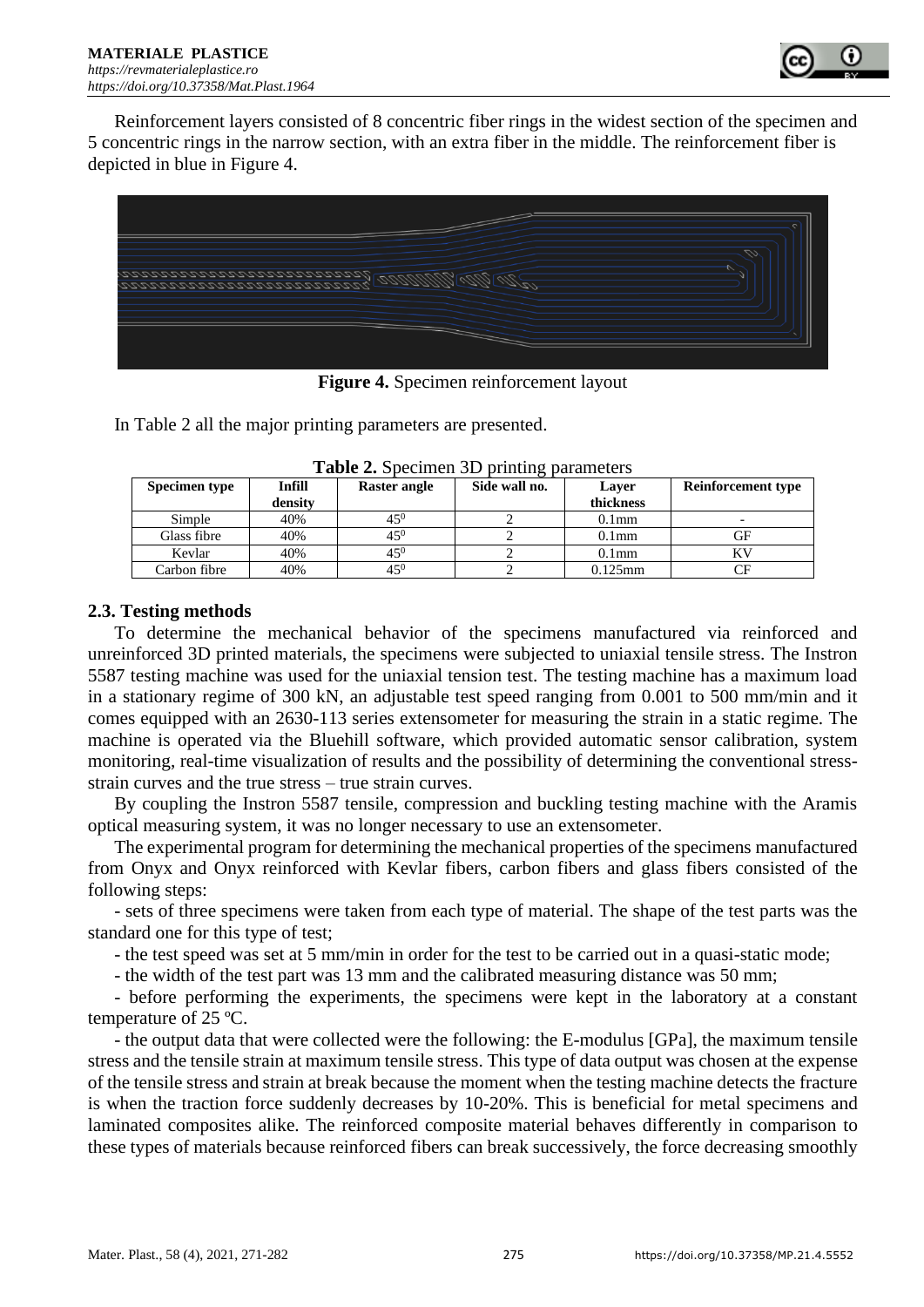during the testing process. This makes it impossible to accurately determine the fracture of the specimen and implicitly becomes impossible to determine the tensile stress and strain at break;

- in addition to the above-mentioned data, the primary test data are saved (the characteristic curve in the force [N] - displacement [mm] coordinates). These data appear as pairs of points in the previously mentioned coordinates in the file of each analysis in ASCII format.

- in order to determine the major strains using digital image correlation, the specimens were preliminarily prepared to this end. The classical method of determining strains via this optical system is that of successively measuring the displacements of some points from the measured area. These points are deposited as fine splashes of graphite or black paint applied over a previously applied matte white paint. The GOM's Aramis system was employed for this purpose because it allows both the acquisition of images and their processing. Two high-resolution lenses with a focal length of 50 mm were used. Before starting the straining process, the measuring area, a 96x96x40 mm parallelepiped-shaped zone, was calibrated. The measurement technique consisted of taking a picture every second in order to record the moment of the fracture.

By using an optical measurement technique, the user can determine the displacements and the strains only at the external surface of a specimen. This means that only the local strains which are tangential to the surface can be determined. To determine thickness reduction (strain on normal direction), the operation is based on the volume constancy law.

GOM's Aramis, the optical measurement system, allowed us to determine three strain categories: technical strain, logarithmic or true strain and Green's strain. Since the strain is a measure of the deformation of a linear element, in the Aramis software the stretch ratio is a relative elongation of an infinitesimal element [19].

The stretch ratio is calculated as follows:

$$
\lambda = \frac{l}{l_0} = \frac{l_0 + \Delta l}{l_0} \tag{1}
$$

Here,  $l_0$  represents the initial length of the infinitesimal element, *l* represents the final length of the infinitesimal element and Δl represents the elongation of the infinitesimal element  $(Δl = l - l<sub>0</sub>)$ ).

The technical strain, also called engineering strain or Cauchy strain, is expressed through the following relation:

$$
\varepsilon^T = \frac{\Delta l}{l_0} = \frac{l - l_0}{l_0} = \lambda - 1\tag{2}
$$

The logarithmic strain, also called true strain or Hencky strain, is expressed via the following relation:

$$
\varepsilon^{L} = \ln\left(\frac{l}{l_0}\right) = \ln(1 + \varepsilon^{T}) = \ln(\lambda)
$$
 (3)

The Green's strain is expressed as follows

$$
\varepsilon^{G} = \frac{1}{2} \cdot \left( \frac{l^{2} - l_{0}^{2}}{l_{0}^{2}} \right) = \frac{1}{2} \cdot (\lambda^{2} - 1) \tag{4}
$$

For the present study, the logarithmic (true) strain was preferred over the other for two main reasons: first, it provides the correct measurement of the final strain when deformation takes place in a series of increments (such as in our case – uniaxial tensile test) and second because it makes it easier to compare future research results obtained via finite element simulation.

## **3. Results and discussions**

Figures 5 to 8 show the conventional stress curve along with the tensile stress - tensile strain coordinates for the four cases, while Table 3 illustrates the results of the tensile tests together with the related statistical processing.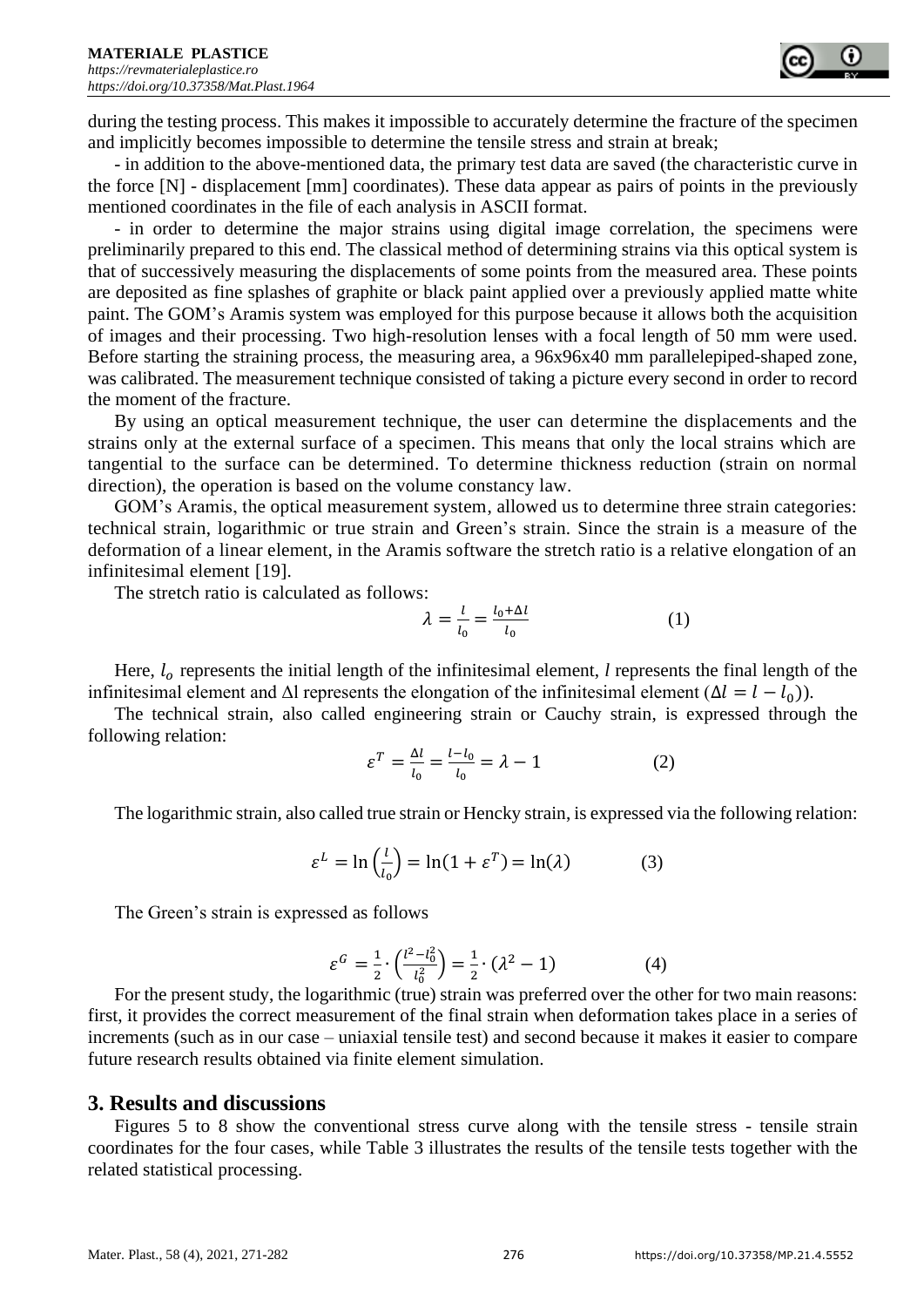

 **Figure 5.** Tensile stress - tensile strain curve **Figure 6.** Tensile stress - tensile strain curve



**Figure 7.** Tensile stress - tensile strain curve for **Figure 8.** Tensile stress - tensile strain

for onyx material for onyx reinforced with Kevlar fibers

 $\bf \omega$ 



onyx reinforced with carbon fibers curve for onyx reinforced with glass fibers

| Table 3. Mechanical characteristics for onyx |  |
|----------------------------------------------|--|
|----------------------------------------------|--|

|                                                                | <b>Statistics</b>     | Onyx   | Onyx reinforced with | Onyx reinforced with | Onyx reinforced with |
|----------------------------------------------------------------|-----------------------|--------|----------------------|----------------------|----------------------|
|                                                                |                       |        | Kevlar fibers        | glass fibers         | carbon fibers        |
| Elastic<br><b>Modulus</b><br>(E modulus) [GPa]                 | Mean                  | 0.473  | 4.95                 | 4.046                | 7.885                |
|                                                                | Standard<br>Deviation | 0.007  | 0.277                | 0.062                | 0.429                |
|                                                                | p-value               | 0.498  | 0.125                | 0.329                | 0.096                |
| Maximum Tensile<br>stress [MPa]                                | Mean                  | 32.630 | 261.957              | 276.134              | 290.570              |
|                                                                | Standard<br>Deviation | 0.177  | 4.225                | 9.001                | 3.679                |
|                                                                | p-value               | 0.172  | 0.514                | 0.225                | 0.164                |
| Tensile strain at<br>maximum Tensile<br>stress ${\rm [mm/mm]}$ | Mean                  | 0.759  | 0.099                | 0.122                | 0.080                |
|                                                                | Standard<br>Deviation | 0.029  | 0.008                | 0.003                | 0.002                |
|                                                                | p-value               | 0.523  | 0.189                | 0.106                | 0.557                |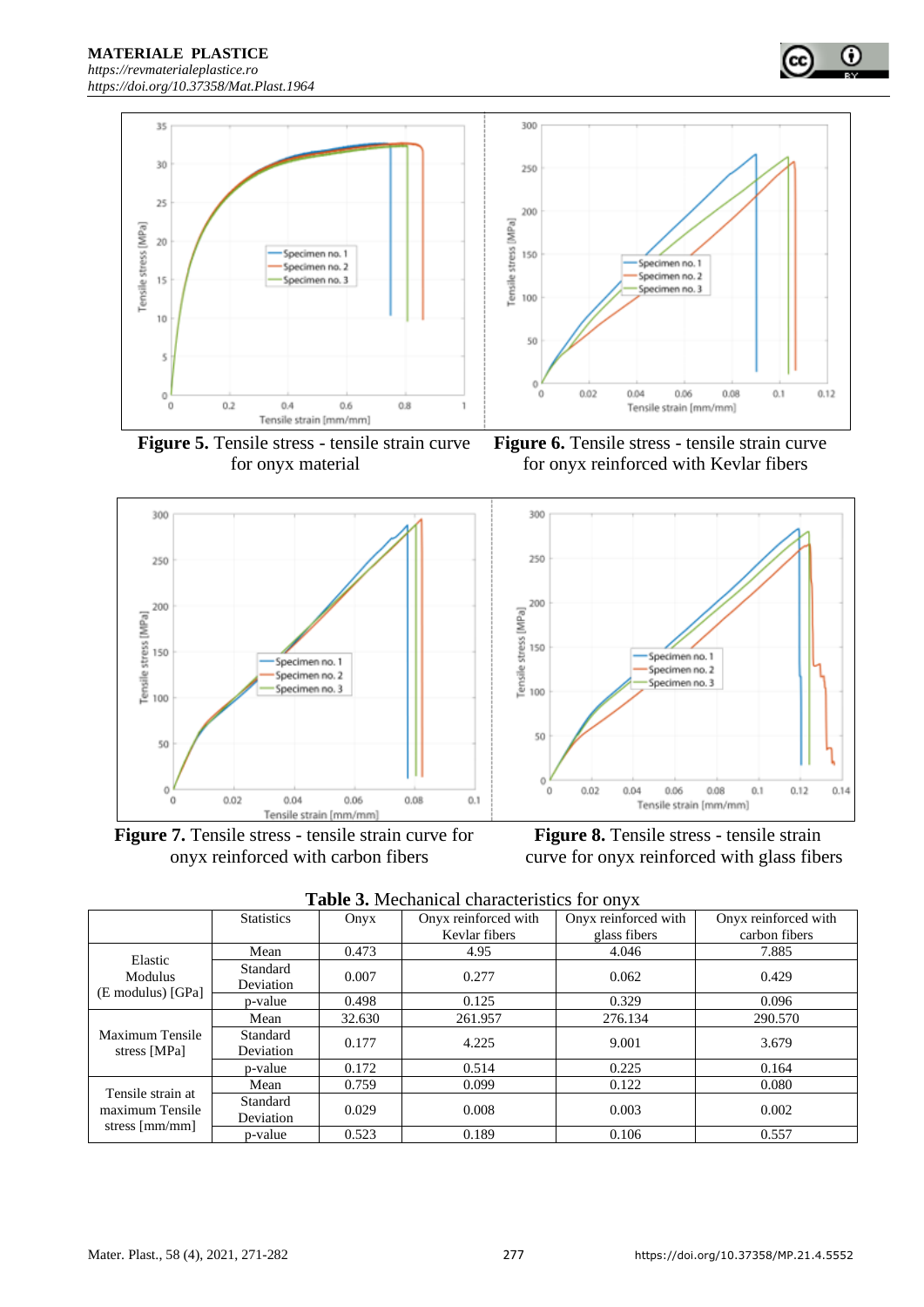

The values of the E-modulus, the tensile stress and the tensile strain at maximum tensile stress are shown in the summarizing Table 3. The mean value, the median value, the standard deviation, the coefficient of variation and the p-value were also calculated for each set of experiments. As shown in the table, the Anderson-Darling test was applied to verify the normality of the data distribution. For all four types of specimens, the results prove that the normal data distribution is complied with because the p-value is higher than the minimum value of 0.05.

Figures 9 to 12 show the results obtained by means of the Aramis optical measuring system for all four cases. The major strain, the minor strain (for Onyx) and the major strain (a.), the minor strain (b.) and the shear angle (c.) for the other three types of materials were measured.



**Figure 9.** The results for Onyx before fracture. a. Logarithmic major strain map, b. Logarithmic minor strain map



**Figure 10.** The results for Onyx reinforced with Kevlar fibers before fracture. a. - Logarithmic major strain map, b. Logarithmic minor strain map, c. Shear angle map, d. Specimen fracture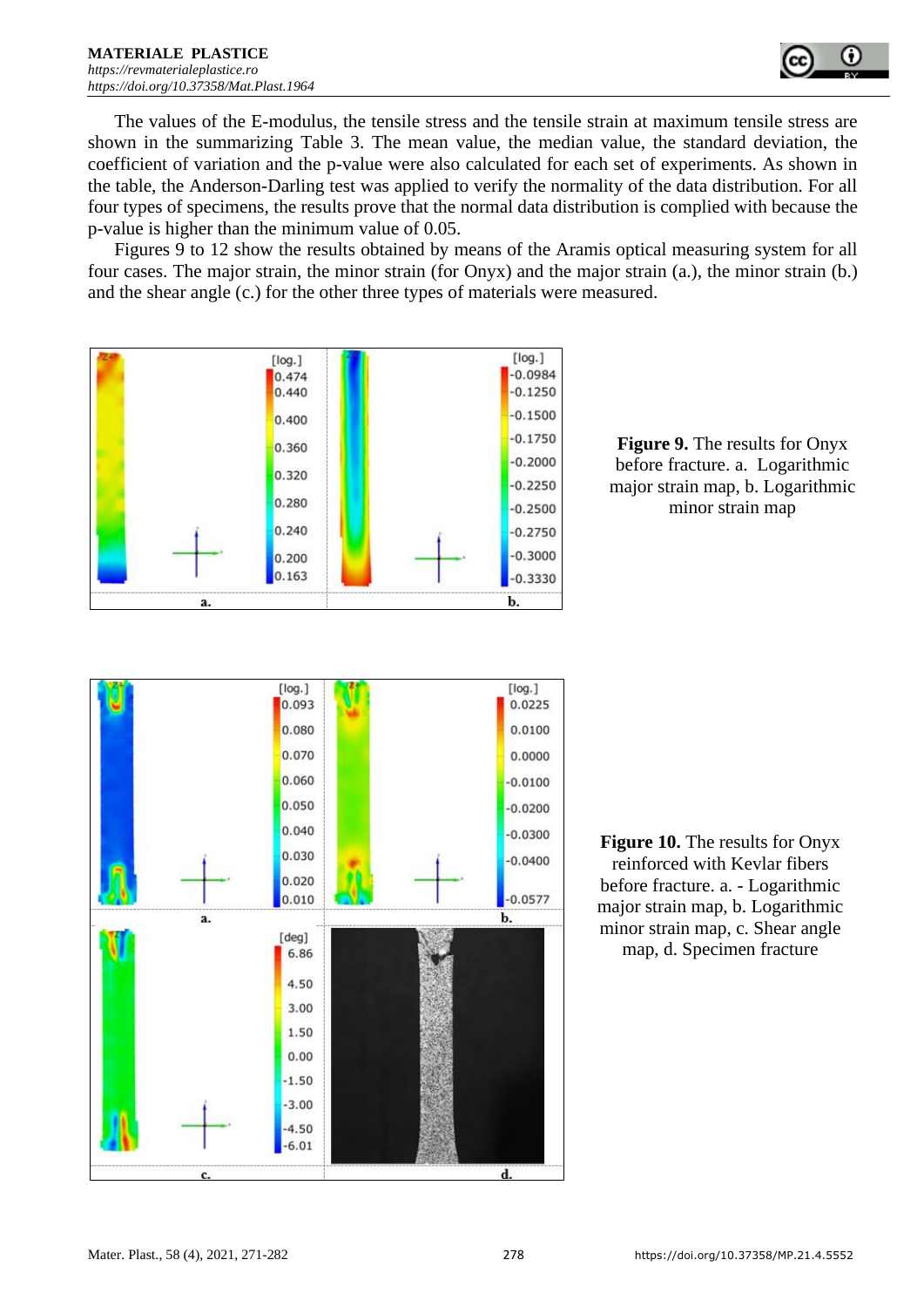





**Figure 12.** The results for Onyx reinforced with glass fiber before fracture. a. - Logarithmic major strain map, b. Logarithmic minor strain map, c. Shear angle map, d. Specimen fracture

٠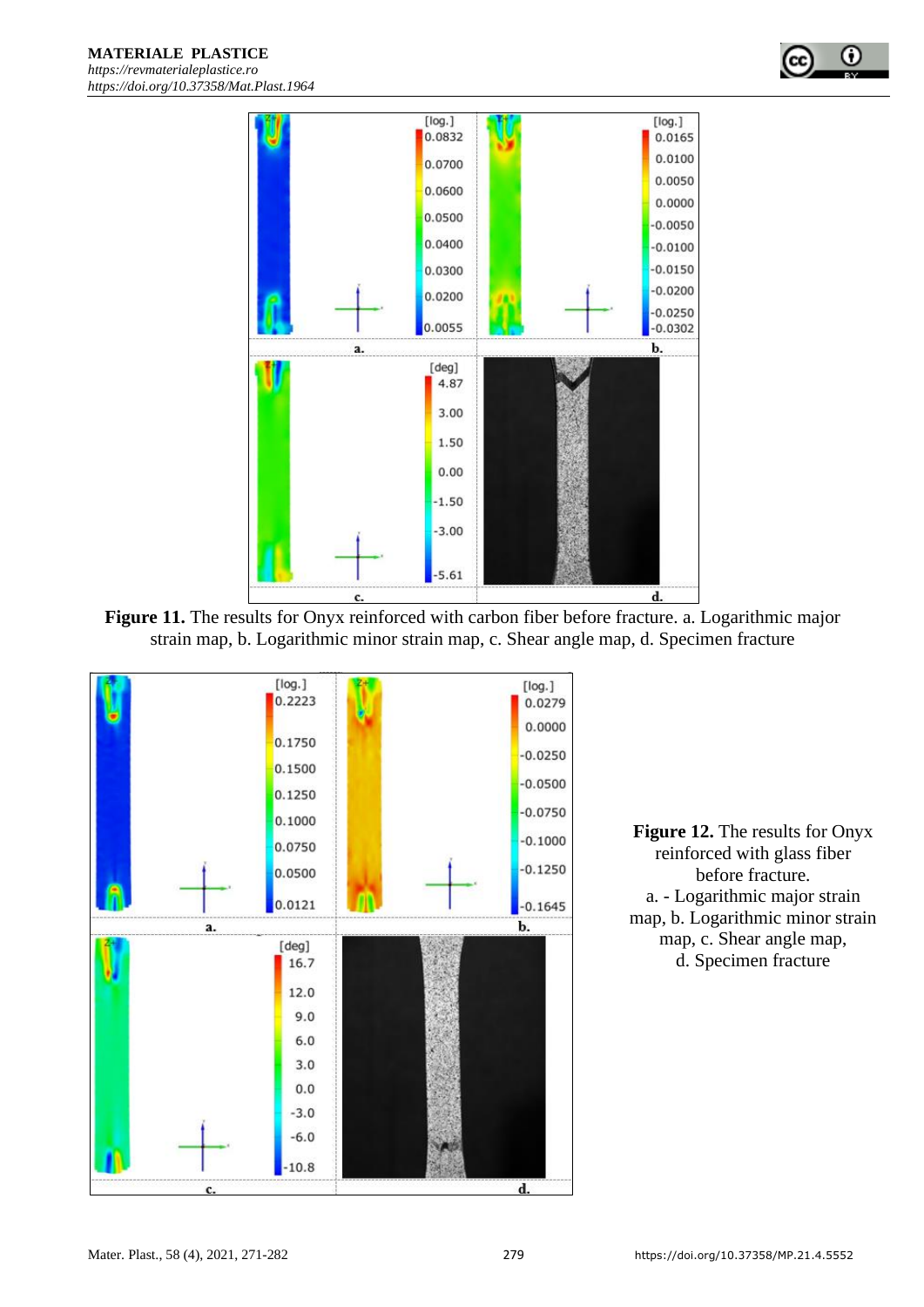

By examining the graphs in Figures 5 to 8, it can be easily seen that, in the case of Onyx, the fracture occurs after reaching a level of plastic flow specific to the polymeric materials. The composition of Onyx (a mix of nylon and micro carbon fiber) is responsible for the results in the uniaxial tensile test graph. The analysis of the obtained values led to an average value of 0.473 GPa for the E-modulus, an average value of 32.63 MPa for the maximum tensile test and an average value of 0.759 mm/mm for the tensile strain at maximum tensile stress.

The average values for E-modulus, maximum tensile stress, and tensile strain at the maximum tensile stress for all four types of materials tested are shown in table 3.

The materials containing Onyx that were reinforced with various other materials and subjected to tests for the present paper (Table 3) demonstrated in all cases a much higher fracture strength than Onyx, exceeding it by over 800% in the case of all three reinforcement materials (Onyx with Kevlar 802.81%, Onyx with glass fiber 846.26% and Onyx with carbon fiber 890.50%). This increase in the maximum strength comes, however, with a decrease in fracture strain. Thus, in the case of this mechanical property, decreases of over 10% were recorded (Onyx with Kevlar fibers 13.04%, Onyx with glass fibers 16.07% and Onyx with carbon fibers 10.54%).

As for the Elastic modulus, it can be noted that, for all the reinforced materials, a significant increase of this elastic parameter was observed (Onyx with Kevlar fibers 10.47%, Onyx with glass fibers 8.55% and Onyx with carbon fibers 16.67%).

The analysis of the images obtained with the Aramis optical analyzer indicated that, in the case of the reinforced specimens, the fracture occurs in the area where the 5 concentric rings in the narrow section of the specimen end and the 8 concentric fiber rings in the widest section begin. The distribution of the major and minor strain follows this pattern, too.

The stress increases since part of the load are taken from the reinforcing fibers.

A ductile fracture was recorded in the reinforcement area, with the fracture being brittle in the area where there is no reinforcement.

It can be noted that for the specimens built with unreinforced Onyx, the distribution of the major strain and the minor strain is even along the calibrated length of the specimen, increasing the value locally only before the fracture occurs. The maximum value of the major strain is found near the mobile crosshead where the fracture also occurs and has a maximum value of 0.474 mm/mm. The maximum value of the minor strain in the module is 0.33 mm/mm. Due to the increased homogeneity of the material compared to the reinforced specimens, no specific deformations which could be associated with the shear angle were found in the specimens manufactured based on Onyx without reinforcements.

In the specimens reinforced with carbon fiber, glass fiber and Kevlar, both the major strain and the minor strain have a relatively symmetrical distribution both on the direction of the load and the X axis. The shear angles are present in the area in which the fracture occurs, leading to a "V" fracture of the test specimen. The maximum values of the major strain and minor strain are present in the area where the reinforcement is missing.

| <b>Table 4.</b> The maximum value of the major strain, minor strain and shear angle |                      |                      |                      |  |
|-------------------------------------------------------------------------------------|----------------------|----------------------|----------------------|--|
| Maximum                                                                             | Onyx reinforced with | Onyx reinforced with | Onyx reinforced with |  |
| values                                                                              | carbon fibers        | glass fibers         | Kevlar fibers        |  |
| The major strain                                                                    | 0.083                | 0.222                | 0.093                |  |
| $\lceil$ mm/mm $\rceil$                                                             |                      |                      |                      |  |
| The minor strain<br>$\lceil$ mm/mm $\rceil$                                         | 0.016                | 0.16                 | 0.025                |  |
| The shear angle<br>[degree]                                                         | 5.61                 | 16.7                 | 6.86                 |  |

**Table 4.** The maximum value of the major strain, minor strain and shear angle

Table 4 displays the maximum value of the major strain, the maximum value of the minor strain and the maximum value of the shear angle for each type of reinforcement. These values were recorded for the area in which the specimen fractures.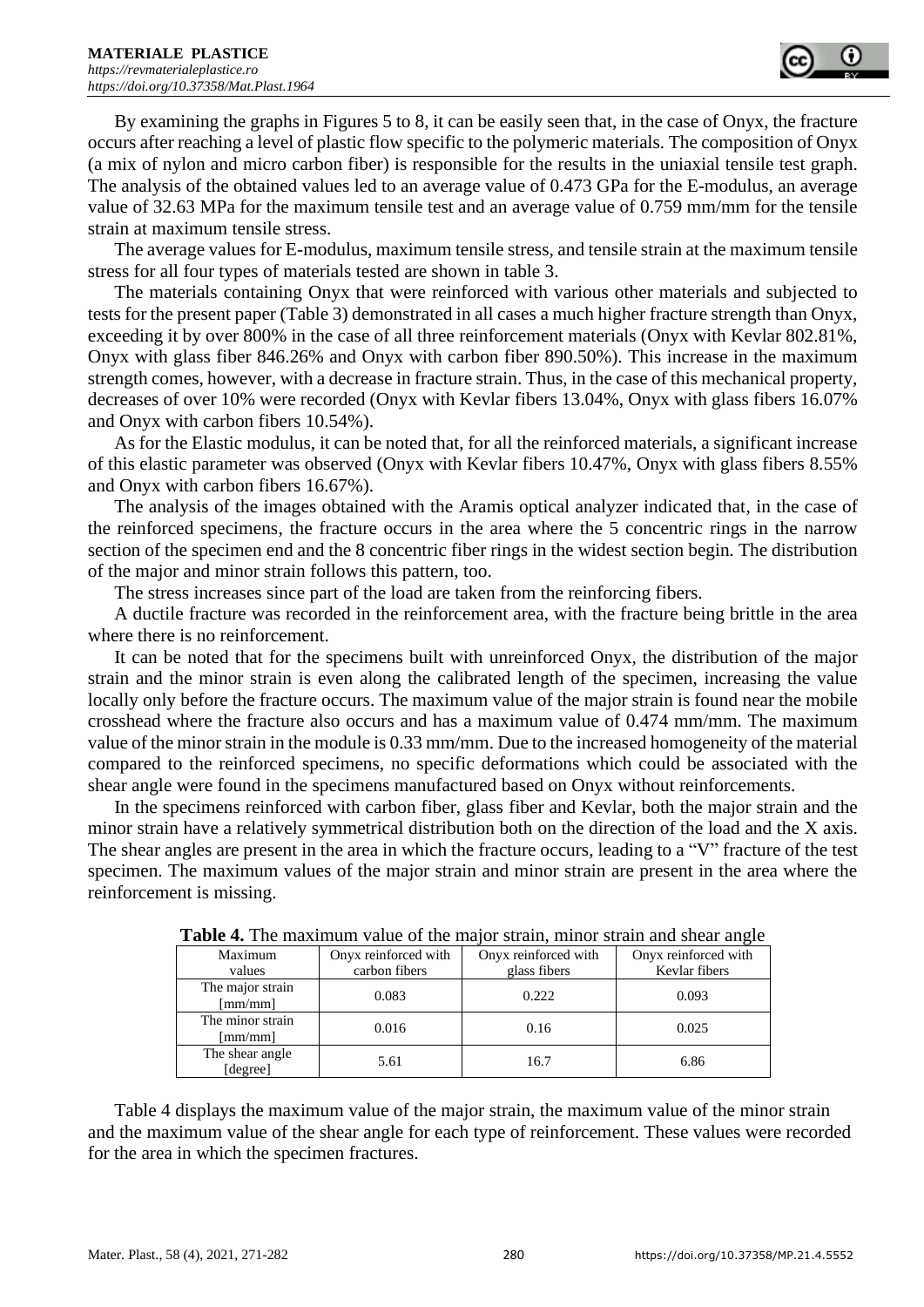

# **4. Conclusions**

It is widely known that the specimens manufactured by 3D printing Onyx, a new generation material, which also contains ground/crushed carbon fibers, exhibit much-improved fracture strength compared to the unreinforced polymeric materials which are commonly used in additive manufacturing, such as PLA, PP, ABS, etc.

It can be concluded that the existence of reinforcement leads in all cases to an increase in the rigidity of the reinforced specimens, the most important increase being noted in the case of the Onyx specimens reinforced with carbon fiber, followed by the Onyx specimens reinforced with glass fiber and lastly by those reinforced with Kevlar.

Moreover, it can be seen that the materials reinforced with different types of fibers display an increase in mechanical strength and higher elasticity, due to the phenomenon of taking over by the loadreinforcing fiber to which the specimen is subjected.

As far as the rate of the characteristic curves is concerned, a major change can be observed in the performance of reinforced materials relative to specimens manufactured exclusively from Onyx; specifically, in reinforced materials, the tensile stress increases at a steady pace during the test until the maximum value is reached (of course, at different rates for each of the three types of reinforcements).

All these findings confirm the fact that these materials can be part of a new generation of materials with higher fracture strength which could be used more frequently in the additive manufacturing of various components.

## **References**

1.ABOURAYANA, H.M., DOBBYN, P.J., DOWLING, D.P., Enhancing the mechanical performance of additive manufactured polymer components using atmospheric plasma pre-treatments. Plasma Process Polym. 2018.

2.BÁRNIK, F., VAŠKO, M., HANDRIK, M., DORCˇIAK, F., MAJKO, J., Comparing mechanical properties of composites structures on Onyx base with different density and shape of fill. Transp. Res. Procedia 2019, 40, 616-622.

3.JONES, R. M., Mechanics of Composite Materials Second Edition, ISBN: 1-56032-712-X Philadelphia, 1999.

4. BETTINI, P., ALITTA, G., SALA, G., LANDRO, L.D., Fused Deposition Technique for Continuous Fiber Reinforced Thermoplastic. J. Mater. Eng. Perform. 2016, 26, 1–6.

5.NGO, T.D., KASHANI, A., IMBALZANO, G., NGUYEN, K.T., HUI, D., Additive manufacturing (3D printing): A review of materials, methods, applications and challenges. Compos. Part B Eng. 2018, 143, 172-196.

6.XING H., ZOU B., LIU X., WANG X., HUANG C, HU Y., Fabrication strategy of complicated Al<sub>2</sub>O<sub>3</sub>-Si3N<sup>4</sup> functionally graded materials by stereolithography 3D printing. J Eur Ceram Soc 2020. <https://doi.org/10.1016/j.jeurceramsoc.2020.05.022>

7.WANG P., ZOU B., DING S., LI L., HUANG C., Effects of FDM-3D printing parameters on mechanical properties and microstructure of CF/PEEK and GF/PEEK. Chin J Aeronaut 2020.

8.XING H., ZOU B., LIU X., WANG X., CHEN Q., FU X., et al. Effect of particle size distribution on the preparation of ZTA ceramic paste applying for stereolithography 3D printing. Powder Technol 2020; 359:314–22. https://doi.org/10.1016/j. powtec.2019.09.066.

9.WANG, P., ZOU, B., DING, S., HUNAG, C., SHI, Z., MA, Y., YAO, P., Preparation of short CF/GF reinforced PEEK composite filaments and their comprehensive properties evaluation for FDM-3D printing. Compos. Part B 2020, 198, 108175.

10.\*\*\*3D Printer Manufacturer & Technology Company

https://static.markforged.com/downloads/CompositesDesignGuide.pdf (accessed on 21 June 2021).

11.FU, S.-Y., LAUKE, B., MÄDER, E., YUE, C.-Y., HU, X., Tensile properties of short-glass-fiberand short-carbon-fiber-reinforced polypropylene composites. Compos. Part A 2000, 31, 1117-1125.

12.YU, S., HWANG, Y.H., HWANG, J.Y., HONG, S.H., Analytical study on the 3D-printed structure